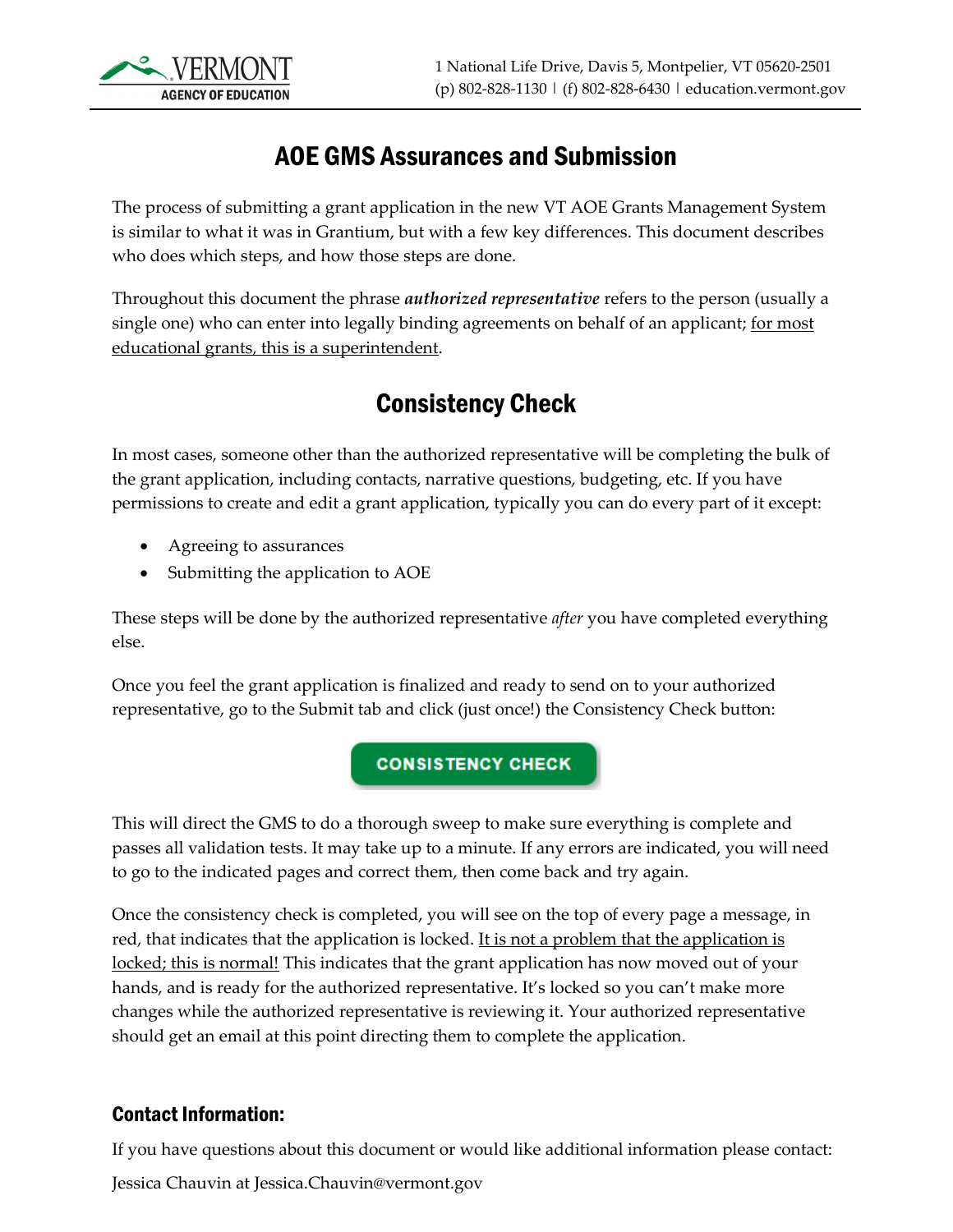If you realize at this point that you need to change something, your authorized representative is the only one who can unlock it, by going to the Submit tab and clicking Disapprove. (There is an Unlock Application button, but it does not do anything in this configuration.)

# Agree to Assurances

Once the Consistency Check is completed, the authorized representative can now access the grant application to agree to assurances and submit it to the Agency of Education.

Since there are a set of assurances common to all grants, we include them within a form called Central Data, along with other things common to all grants, like vendor numbers and contact information. This form should be completed once, at the beginning of the grant year. Because all grants depend on these assurances, completing and submitting Central Data to the AOE is a prerequisite for all grant applications. The process is the same as for any grant application, including all the steps described here.

In addition to these common assurances, virtually all grants have their own grant-specific assurances. Once the Consistency Check is done, the authorized representative can click on Assurances on the tab strip to see a second tab strip, as shown below. How many pages are on this second tab strip varies from one grant to another; some may include a page of instructions, or multiple pages of assurances. All will have at least one page of assurances, and an Assurances Agreement or Assurances Summary page. Pictured are the tabs in Central Data:



Each page that includes assurances (in this case, the Attachment C and Attachment D pages) will have a checkbox at the top to check to agree to those assurances:

By checking this box and saving the page, the applicant hereby certifies that he/she has read, understood and will comply with the assurances listed below.

There will be a Save Page button at the bottom (only for authorized representatives!) which must be clicked to save the agreement.

Once all the assurances pages have been agreed to, the final tab (Assurances Agreement or Assurances Summary) will show the dates of agreement. For grant applications, the Central Data assurances will also be on this list and show the date its assurances were completed (and if they weren't yet, the process cannot complete until they are).

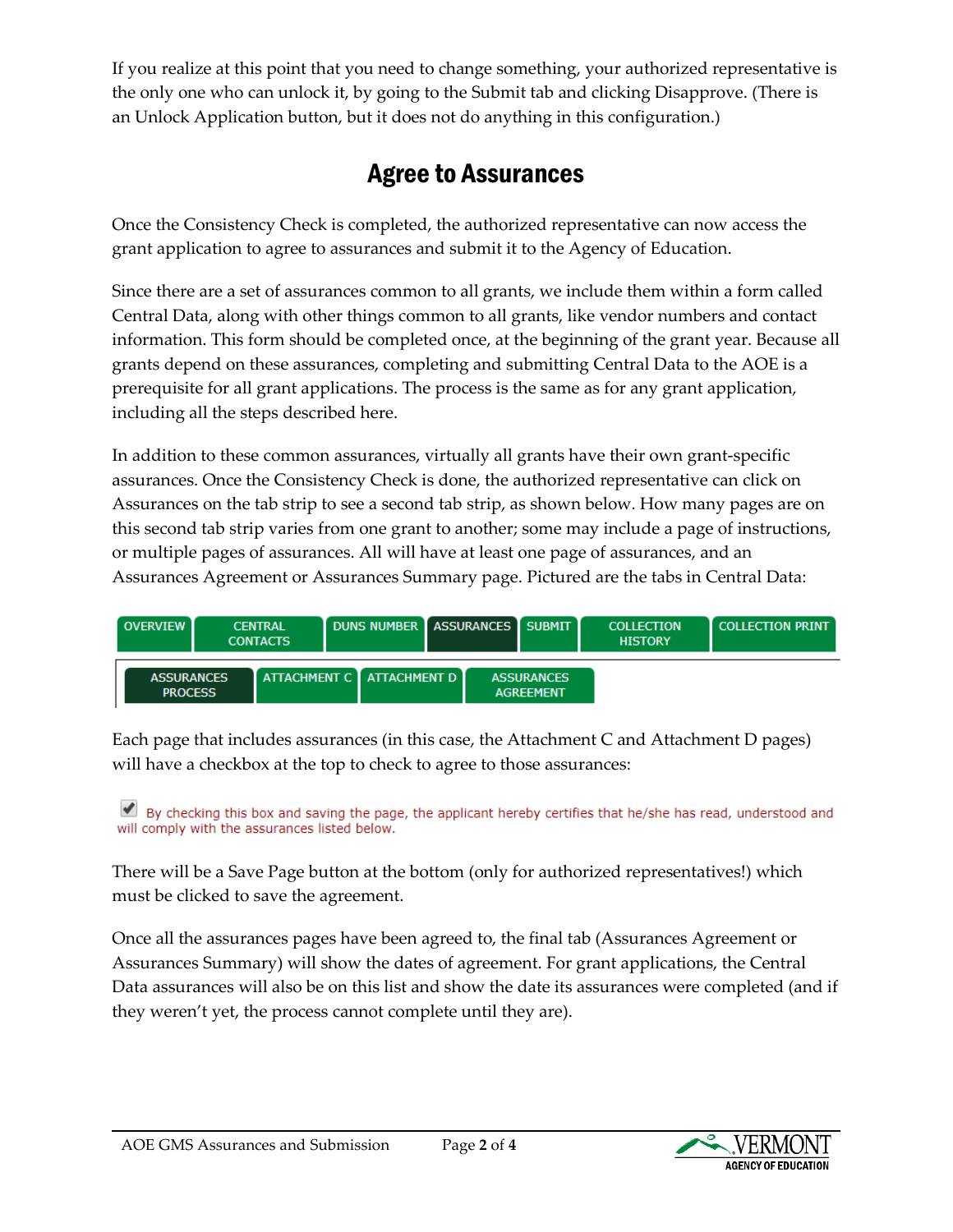#### **Assurances**

| The authorized representative of the applicant certifies that he or she has read, understood, and will comply with all of the provisions listed on pages<br>Attachment C, Attachment D, and (Future Assurances), which directly precede this page. |  |  |
|----------------------------------------------------------------------------------------------------------------------------------------------------------------------------------------------------------------------------------------------------|--|--|
| Attachment C                                                                                                                                                                                                                                       |  |  |
| Attachment D                                                                                                                                                                                                                                       |  |  |
| The assurances were fully agreed to on this date:                                                                                                                                                                                                  |  |  |
| <b>LEGAL ENTITY AGREES</b>                                                                                                                                                                                                                         |  |  |

Clicking the button labeled Legal Entity Agrees will finalize the agreement to assurances. At this point, you will see a date indicating when the assurances were fully agreed to:

| <b>Assurances</b><br>The authorized representative of the applicant certifies that he or she has read, understood, and will comply<br>with all of the provisions listed on pages Attachment C, Attachment D, and (Future Assurances), which<br>directly precede this page. |           |  |
|----------------------------------------------------------------------------------------------------------------------------------------------------------------------------------------------------------------------------------------------------------------------------|-----------|--|
|                                                                                                                                                                                                                                                                            |           |  |
| The assurances were fully agreed to on this date:                                                                                                                                                                                                                          | 4/24/2018 |  |

## Submit to AOE

Once there is a date listed, Central Data is ready to be submitted to AOE. The authorized representative can now click on the Submit tab:



On this tab there may be a Disapprove button which allows the authorized representative to unlock the application and return it to the grant manager or other staff to revise. (If so, they'll have to repeat the consistency check process when revisions are done, to resubmit it to the authorized representative.)

If the authorized representative is satisfied with the grant, they can click the Submit to AOE button: